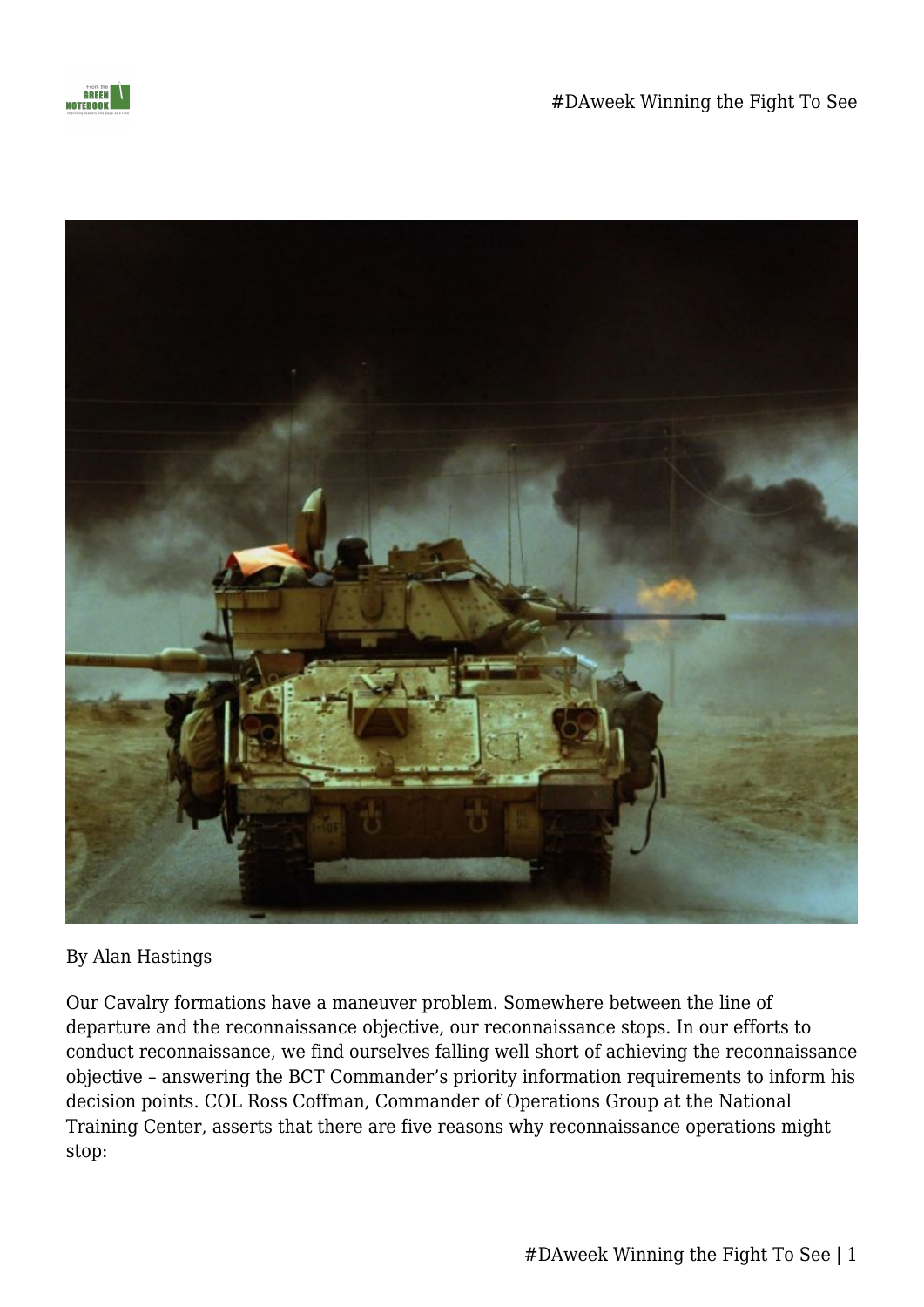



- 1. We achieve the reconnaissance objective. We answer the PIR that informs the BCT Commander's decision-making.
- 2. We gain contact with an enemy beyond our capability to defeat and we are unable to bypass
- 3. We outrun the range of our fire support
- 4. We outrun the reach of our sustainment
- 5. We outrun the range of our communications systems

Of these, it is the enemy that most frequently bars the way, preventing us from orienting on the reconnaissance objective. Some might mistakenly believe that simply by gaining contact with the enemy and fighting them where we find them, we are conducting reconnaissance. After all, in doing so, we have obtained information about the enemy. While true, we aren't obtaining the right information – information that confirms or denies how the enemy intends to fight. As COL Curtis Taylor, commander of 1/4 ID SBCT recently commented, we must get away from the idea that we 'see to fight' and understand that we 'fight to see.'

In this 'fight to see,' we must leverage the Cavalry formation's capability to conduct combined-arms maneuver to defeat this threat. Indeed, 'clear[ing] all enemy forces in the designated AO within the capability of the unit conducting reconnaissance" remains a critical task of zone reconnaissance, as listed in FM 3-98, Reconnaissance and Security Operations. To accomplish this, three things are required. **First, Commanders and their staffs must conduct detailed maneuver planning for the fight between the line of departure and the reconnaissance objective.** In a recent *Armor Magazine* [article](http://www.benning.army.mil/armor/eARMOR/content/issues/2017/Winter/1Bowers17.pdf), CPT Luke Bowers aptly compared a Cavalry Troop's assigned NAIs to objectives assigned to an infantry or tank company. The latter would never cross the line of departure without graphic control measures to enable their maneuver towards the objective, so why would a Cavalry Troop (Figure 1)? **Second, we must develop shared understanding, through iterative training, of how we fight at echelon against enemy counter-reconnaissance forces. Put another way, we must achieve mastery of actions on contact and battle drills.** When a Cavalry formation gains contact with an enemy within it's capability to defeat, how should it go about doing so? How should it react when gaining contact with an enemy force beyond its capability to defeat? **Finally, Commanders must tailor their Commander's reconnaissance guidance (focus, tempo, engagement/disengagement and displacement criteria) to communicate how they expect to fight during reconnaissance operations.** Detailed planning, mastery in conducting actions on contact and battle drills, and well-crafted Commander's reconnaissance guidance enable us to win the 'fight to see.'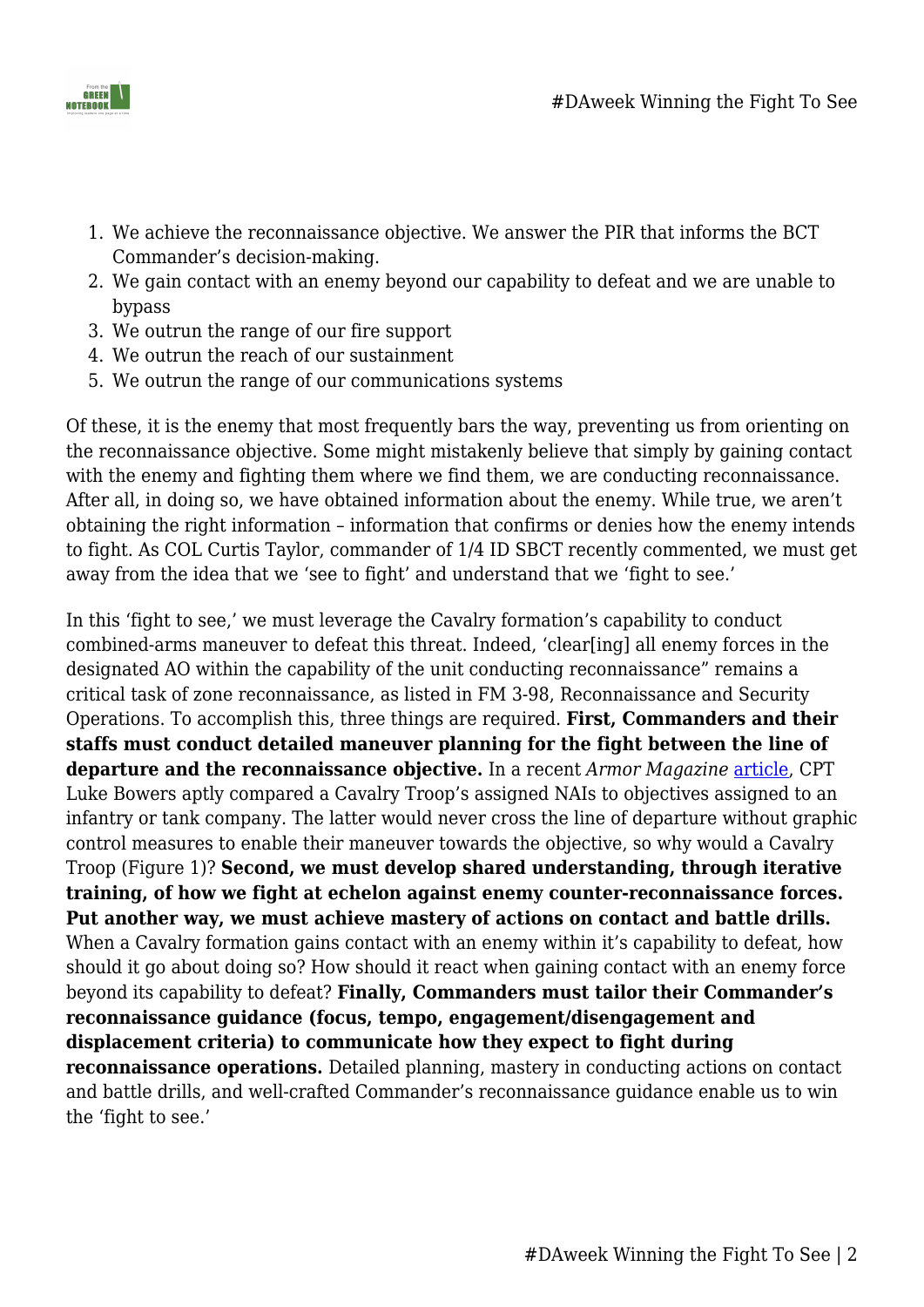



**Figure 1** – Typical Troop-level graphics for Troop zone reconnaissance between PL AMSTEL and PL DOS EQUIS, with enemy situation overlay depicting known and templated enemy counter reconnaissance forces.

Detailed planning results in a course of action that integrates and synchronizes combat power into a combined arms approach to the tactical problem. At the BCT-level, we must regard reconnaissance and security operations as not a tactical task assigned solely to the Cavalry Squadron, but as a 'whole-of-BCT fight'. Often, we plan the information collection operation at a very conceptual level, issuing an Annex L (Information Collection) with little course of action development and analysis for how we expect to traverse the distance between LD and the locations from which to observe our NAIs. The BCT staff must plan and provide mission command for the 'fight to see.' This requires detailed planning for the integration of BCT-level UAS, ground maneuver forces, attack aviation, close air support, and field artillery fires. At the Squadron-level, the staff must analyze the potential enemy courses of action and, in course of action development, array combined forces in favorable combat power ratios against those templated threats. Developing branch plans for the employment of the direct fire company is one possible technique for accomplishing this. At the Troop-level, synchronizing the maneuver of multiple platoons is necessary to defeat enemy platoon-sized counter-reconaissance forces within the Troop's AO (Figure 2). [Detailed planning and development of the necessary graphic control measures to support](https://fromthegreennotebook.com/2017/02/01/mission-command-and-detailed-command-its-not-a-zero-sum-game/) [this maneuver provides Cavalry formations the flexibility to mass combat power at the](https://fromthegreennotebook.com/2017/02/01/mission-command-and-detailed-command-its-not-a-zero-sum-game/) [location and time of their, rather than the enemy's, choosing](https://fromthegreennotebook.com/2017/02/01/mission-command-and-detailed-command-its-not-a-zero-sum-game/). Enabled thus, the Squadron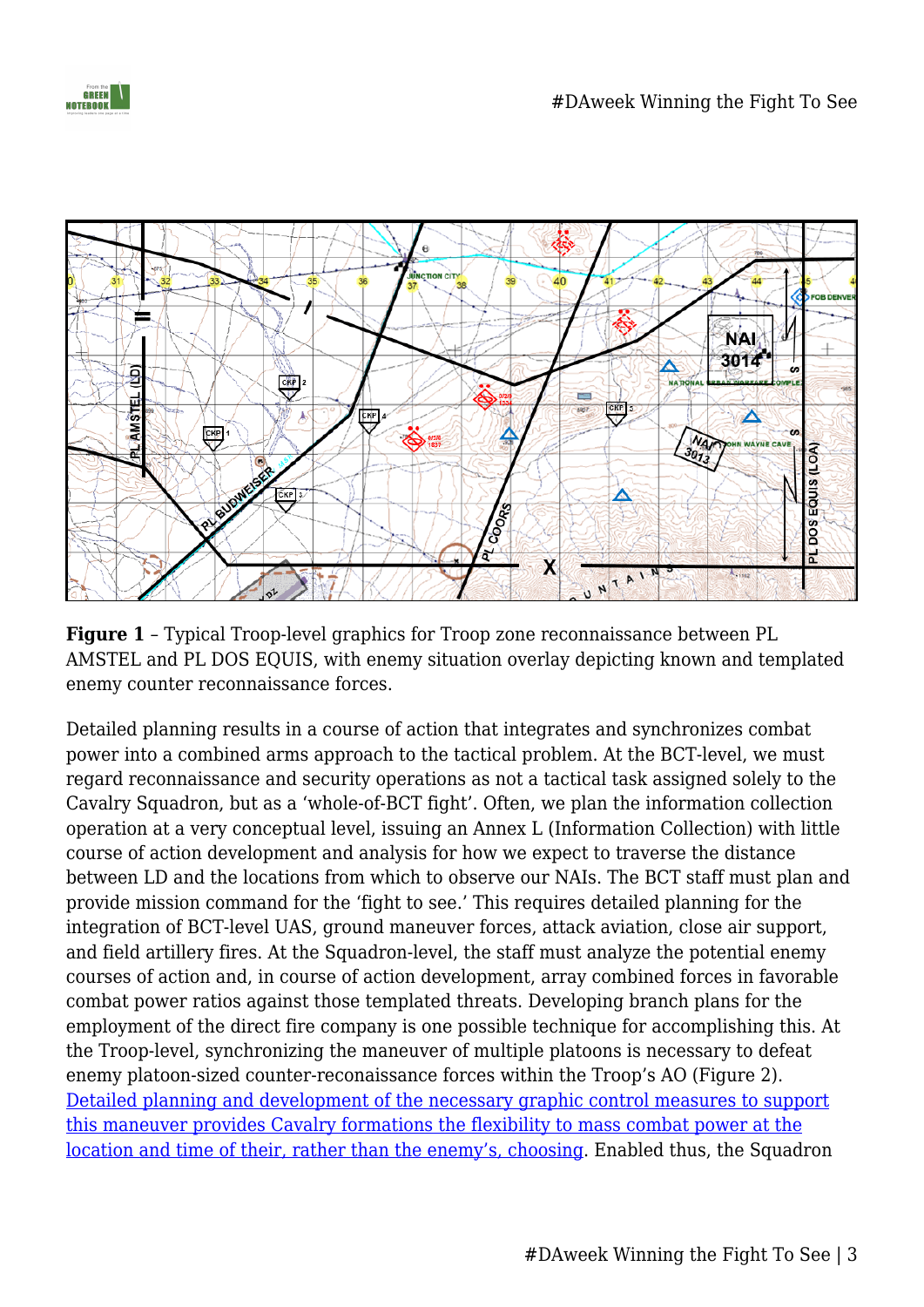and the BCT's organic information collection assets are able to defeat enemy counterreconnaissance formations that they would otherwise be unable to defeat.



**Figure 2** – Troop-level hasty attack on known enemy positions during conduct of a rapid and forceful Troop zone reconnaissance between PL AMSTEL and PL DOS EQUIS. When the enemy situation is unknown, Cavalry formations can rapidly develop the situation and maneuver using well-rehearsed battle drills and actions on contact.

Mastery of actions on contact and the conduct of battle drills at echelon enable us to rapidly develop the situation and maneuver on enemy in our AO that are within our collective capability to defeat. We must conduct the combined arms maneuver to defeat the enemy within our capability to do so. Our Cavalry formations conduct *[iterative training](http://www.benning.army.mil/armor/eARMOR/content/issues/2015/OCT_DEC/Martin-Cannon-Hartline.pdf)* to be able maneuver at the moment that they gain contact. Further, we must understand when making recommendations to higher headquarters for the commitment of additional combat power is required. Frequently, our Cavalry Troops gain contact with similarly-sized enemy forces in hasty defensive positions and, lacking favorable combat power ratios, impale themselves in valiant attempts to defeat the enemy within their assigned area of operations and continue reconnaissance. We must resist this 'to hell with it, we'll do it live' approach. Cavalry leaders gaining contact with an enemy beyond their capability to defeat must be able to visualize the way in which the higher headquarters will defeat the threat and, exercising disciplined initiative, coordinate with adjacent units or make recommendations to the Commander. In this way, we will reduce the length of our decision cycles, resulting in rapid